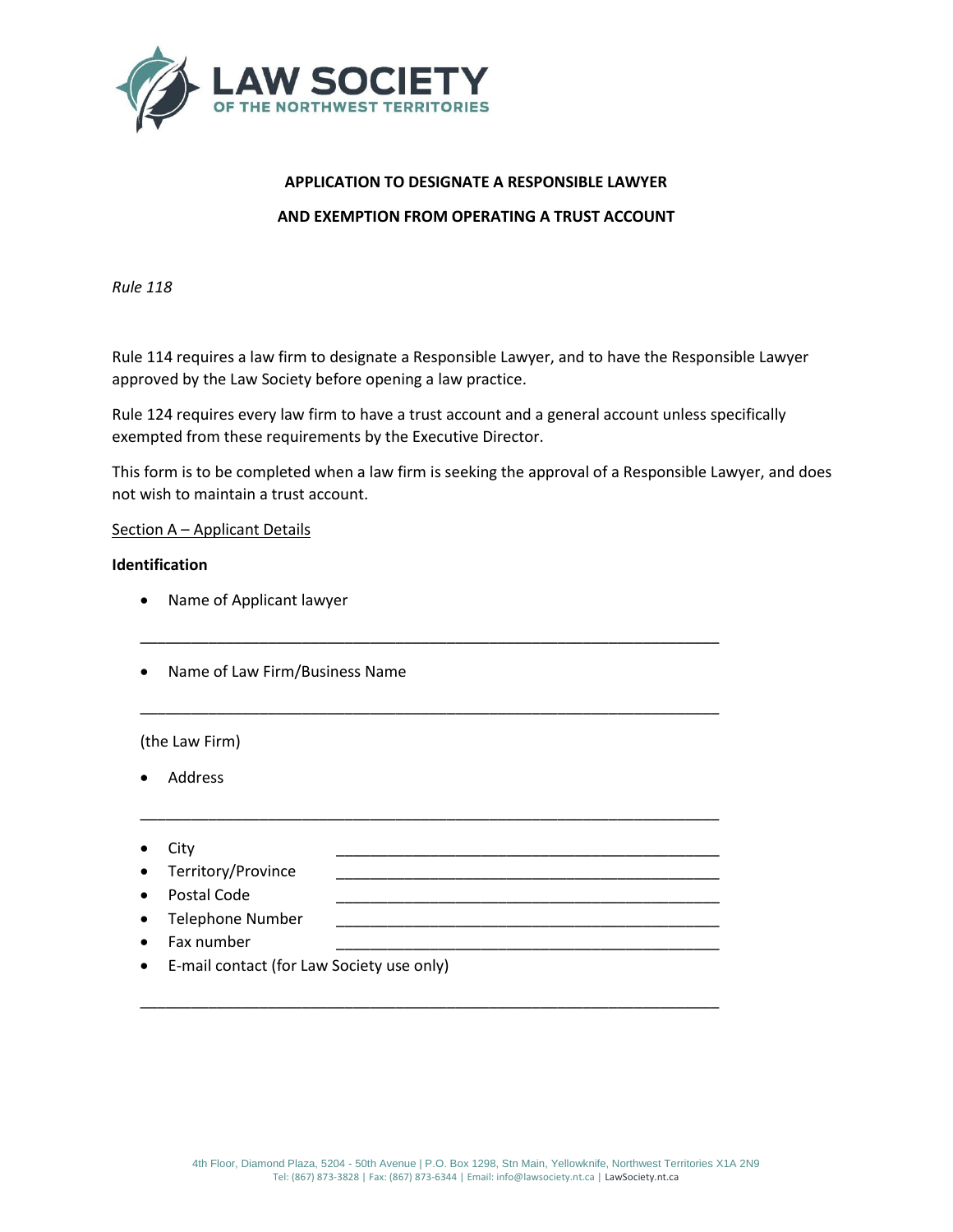**Areas of Law Practiced** – insert percentages (must total 100%)

| Aboriginal                         |  |
|------------------------------------|--|
| Administrative                     |  |
| Arbitration/Mediation              |  |
| Bankruptcy/Insolvency/Receivership |  |
| Civil Litigation                   |  |
| <b>Commercial Litigation</b>       |  |
| Corporate/ Commercial              |  |
| Criminal                           |  |
| Employment/Labour                  |  |
| Environmental                      |  |
| Immigration                        |  |
| Matrimonial/Family                 |  |
| Municipal                          |  |
| Real Estate Conveyancing           |  |
| Tax                                |  |
| Wills/Estates                      |  |
| Other (Please Specify)             |  |
|                                    |  |

## **Accounting Software**

The Law Firm uses the following accounting software for general bank accounts:

\_\_\_\_\_\_\_\_\_\_\_\_\_\_\_\_\_\_\_\_\_\_\_\_\_\_\_\_\_\_\_\_\_\_\_\_\_\_\_\_\_\_\_\_\_\_\_\_\_\_\_\_\_\_\_\_\_\_\_\_\_\_\_\_

\_\_\_\_\_\_\_\_\_\_\_\_\_\_\_\_\_\_\_\_\_\_\_\_\_\_\_\_\_\_\_\_\_\_\_\_\_\_\_\_\_\_\_\_\_\_\_\_\_\_\_\_\_\_\_\_\_\_\_\_\_\_\_\_

- PCLaw \_\_\_\_\_\_\_
- $\bullet$  EsiLaw  $\begin{array}{ccc} & \text{ } \text{\color{red} E} \text{\color{red} E} \text{\color{red} E} \text{\color{red} E} \text{\color{red} E} \text{\color{red} E} \text{\color{red} E} \text{\color{red} E} \text{\color{red} E} \text{\color{red} E} \text{\color{red} E} \text{\color{red} E} \text{\color{red} E} \text{\color{red} E} \text{\color{red} E} \text{\color{red} E} \text{\color{red} E} \text{\color{red} E} \text{\color{red} E} \text{\color{red} E} \text{\color{red} E} \text{\color{red$
- Clio \_\_\_\_\_\_\_
- Cosmolex
- Other please specify
- \_\_\_\_\_\_\_\_\_\_\_\_\_\_\_\_\_\_\_\_\_\_\_\_\_\_\_\_\_\_\_\_\_\_\_\_\_\_\_\_\_\_\_\_\_\_\_\_\_\_\_\_\_\_\_\_\_\_\_\_\_\_\_
- $\bullet$  Manual System  $\Box$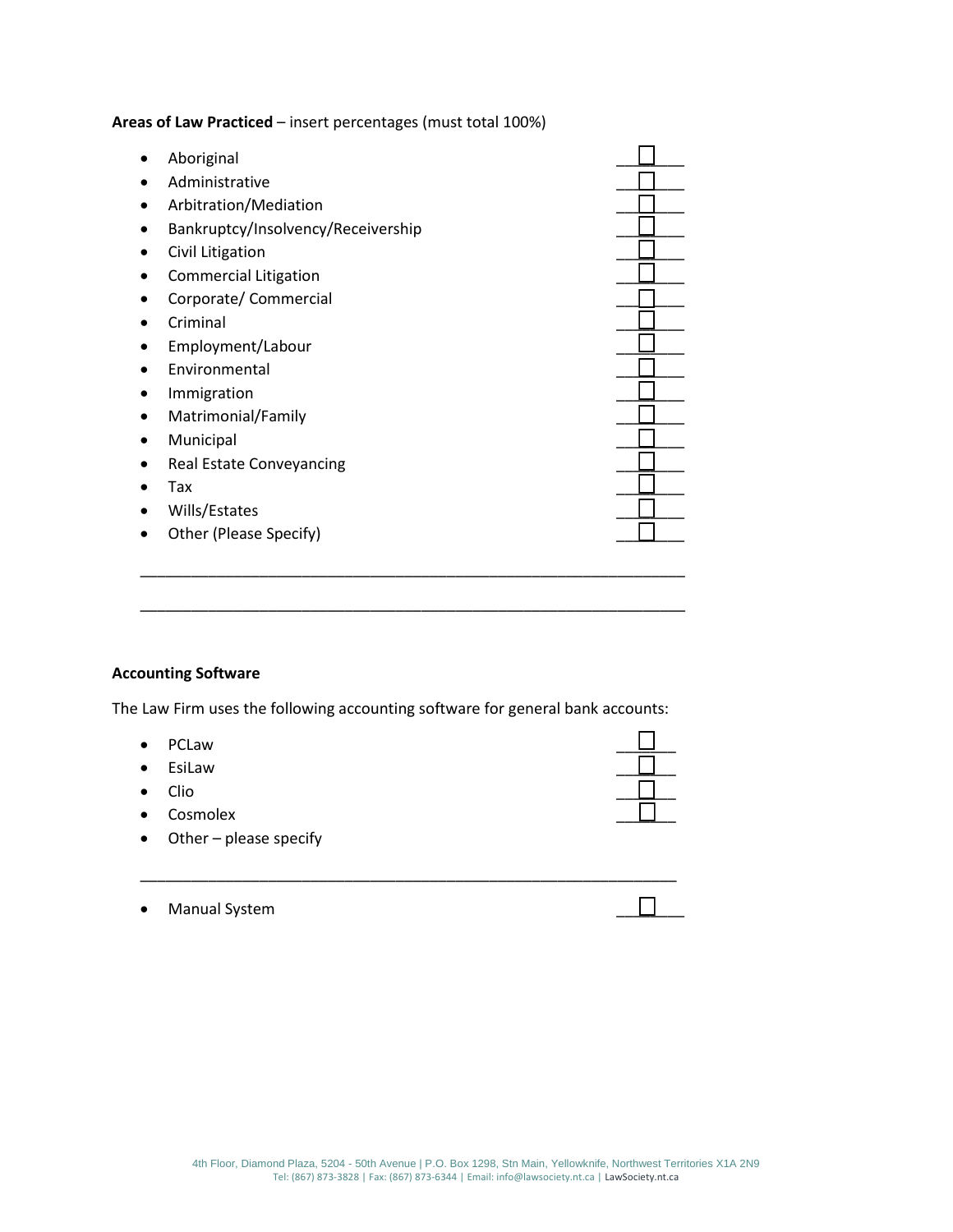Section B – Exemption Details

The reason for requesting an exemption from maintaining a trust account is:

\_\_\_\_\_\_\_\_\_\_\_\_\_\_\_\_\_\_\_\_\_\_\_\_\_\_\_\_\_\_\_\_\_\_\_\_\_\_\_\_\_\_\_\_\_\_\_\_\_\_\_\_\_\_\_\_\_\_\_\_\_\_\_\_

\_\_\_\_\_\_\_\_\_\_\_\_\_\_\_\_\_\_\_\_\_\_\_\_\_\_\_\_\_\_\_\_\_\_\_\_\_\_\_\_\_\_\_\_\_\_\_\_\_\_\_\_\_\_\_\_\_\_\_\_\_\_\_\_

\_\_\_\_\_\_\_\_\_\_\_\_\_\_\_\_\_\_\_\_\_\_\_\_\_\_\_\_\_\_\_\_\_\_\_\_\_\_\_\_\_\_\_\_\_\_\_\_\_\_\_\_\_\_\_\_\_\_\_\_\_\_\_\_

\_\_\_\_\_\_\_\_\_\_\_\_\_\_\_\_\_\_\_\_\_\_\_\_\_\_\_\_\_\_\_\_\_\_\_\_\_\_\_\_\_\_\_\_\_\_\_\_\_\_\_\_\_\_\_\_\_\_\_\_\_\_\_\_

\_\_\_\_\_\_\_\_\_\_\_\_\_\_\_\_\_\_\_\_\_\_\_\_\_\_\_\_\_\_\_\_\_\_\_\_\_\_\_\_\_\_\_\_\_\_\_\_\_\_\_\_\_\_\_\_\_\_\_\_\_\_\_\_

\_\_\_\_\_\_\_\_\_\_\_\_\_\_\_\_\_\_\_\_\_\_\_\_\_\_\_\_\_\_\_\_\_\_\_\_\_\_\_\_\_\_\_\_\_\_\_\_\_\_\_\_\_\_\_\_\_\_\_\_\_\_\_\_

\_\_\_\_\_\_\_\_\_\_\_\_\_\_\_\_\_\_\_\_\_\_\_\_\_\_\_\_\_\_\_\_\_\_\_\_\_\_\_\_\_\_\_\_\_\_\_\_\_\_\_\_\_\_\_\_\_\_\_\_\_\_\_\_

\_\_\_\_\_\_\_\_\_\_\_\_\_\_\_\_\_\_\_\_\_\_\_\_\_\_\_\_\_\_\_\_\_\_\_\_\_\_\_\_\_\_\_\_\_\_\_\_\_\_\_\_\_\_\_\_\_\_\_\_\_\_\_\_

I/We have made the following arrangements to manage any trust money that I/we would otherwise receive:

Section C – Declaration

I also assume that the same of the same insert name) apply for an exemption from maintaining a trust account.

I acknowledge that I will be the Responsible Lawyer for the Law Firm and unless the Law Firm obtains and maintains approval for a trust account:

- (a) The Law Firm and any lawyer practicing with the Law Firm is not permitted to operate a trust account in the name of the Law Firm; and
- (b) I am responsible in relation to any general account maintained by the Law Firm to ensure compliance with Part 6 pf the Rules of the Law Society, unless exempted by the Executive Director.

I undertake that I will at all times during which I am carrying on the practice of law in the Northwest Territories, faithfully and to the best of my ability, perform my obligations as a member of the Law Society under the *Legal Profession Act*, the Rules of the Law Society, the policies of the Law Society, and any code or ethical standards authorized or established by the Law Society.